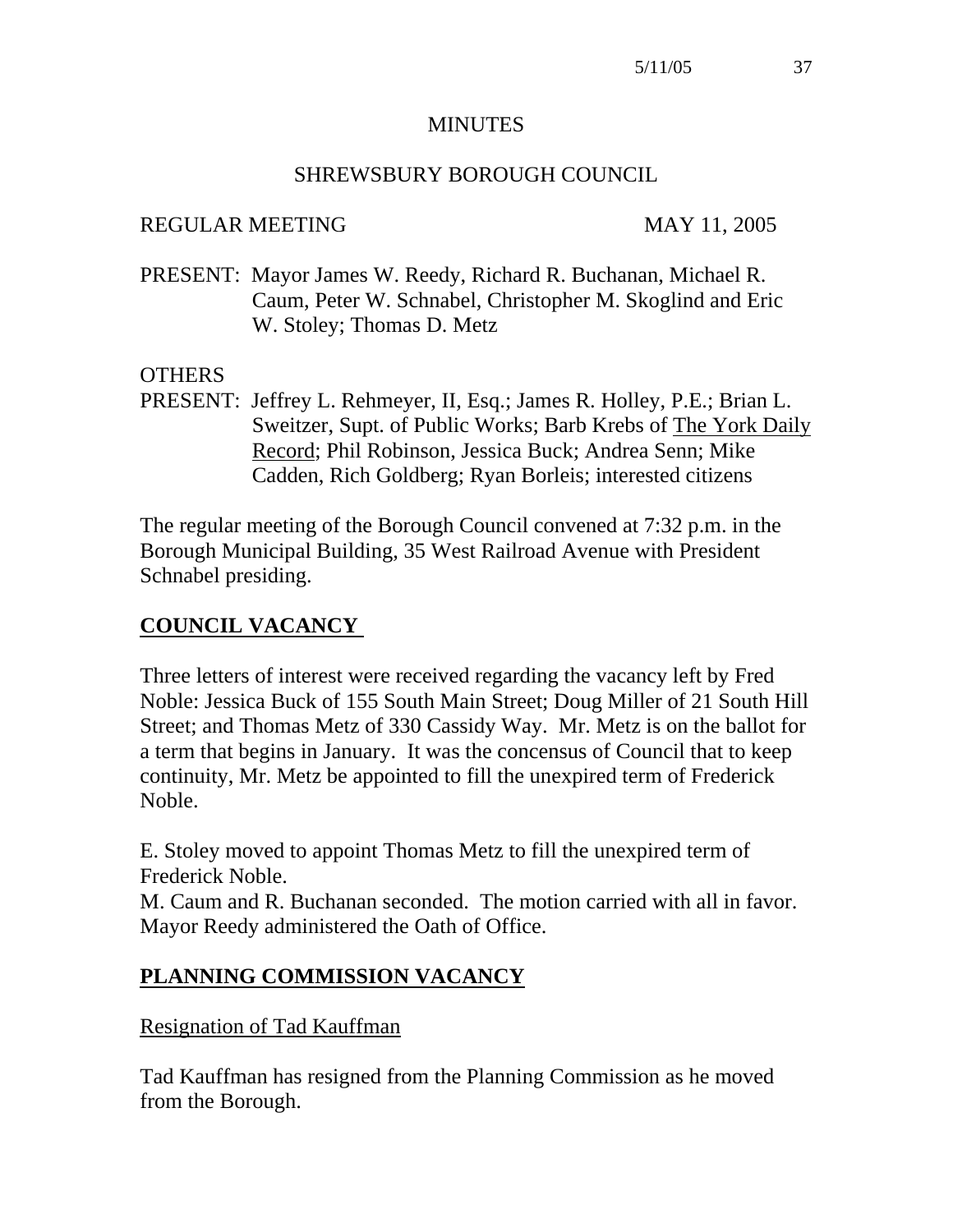- E. Stoley moved to accept the resignation of Tad Kauffman.
- C. Skoglind seconded. The motion carried with all in favor.

E. Stoley moved to appoint Jessica Buck to the Planning Commission with a term ending 7/15/05, to be re-appointed at that time. R. Buchanan seconded. The motion carried with all in favor.

# **CITIZEN'S COMMENTS**

Andrea Senn, of the Shrewsbury Elementary PTO, gave an update on the status of the sign for the elementary school. The directional sign available from PennDOT costs between \$520 and 650 which does not include installation and the PTO feels the sign is too expensive. They met with the York County Planning Commission; reviewed the decision from the prior hearing from 1998 and decided they will apply for a variance for a 20 foot sign. They are exploring placing the sign across the road.

Phil Robinson stated his concern with the ban on issuing sewer permits. He stated he has reviewed the Township's EDU list and feels it is accurate.

## Discussion on Sewer EDUs

The Borough wants to make certain the Township has an accurate record of the EDUs sold and/or reserved. After lengthy discussion, the following motion was made:

E. Stoley moved to lift the ban on the issuance of sewer permits in Shrewsbury Township but no sewer permit shall be issued without the Borough office seeing the original, signed and sealed Certificate showing proof of ownership of an EDU from Shrewsbury Township showing the stated address for the EDU with the applicant signing a disclaimer at the time of issuance. The ban shall continue in effect for those EDUs that were purchased not in accordance with an Act 203 study or in accordance with Act 57; and subject that the Borough has the right to review the amount charged for the EDU by Shrewsbury Township. R. Buchanan seconded. Roll call vote:

Buchanan yes, in favor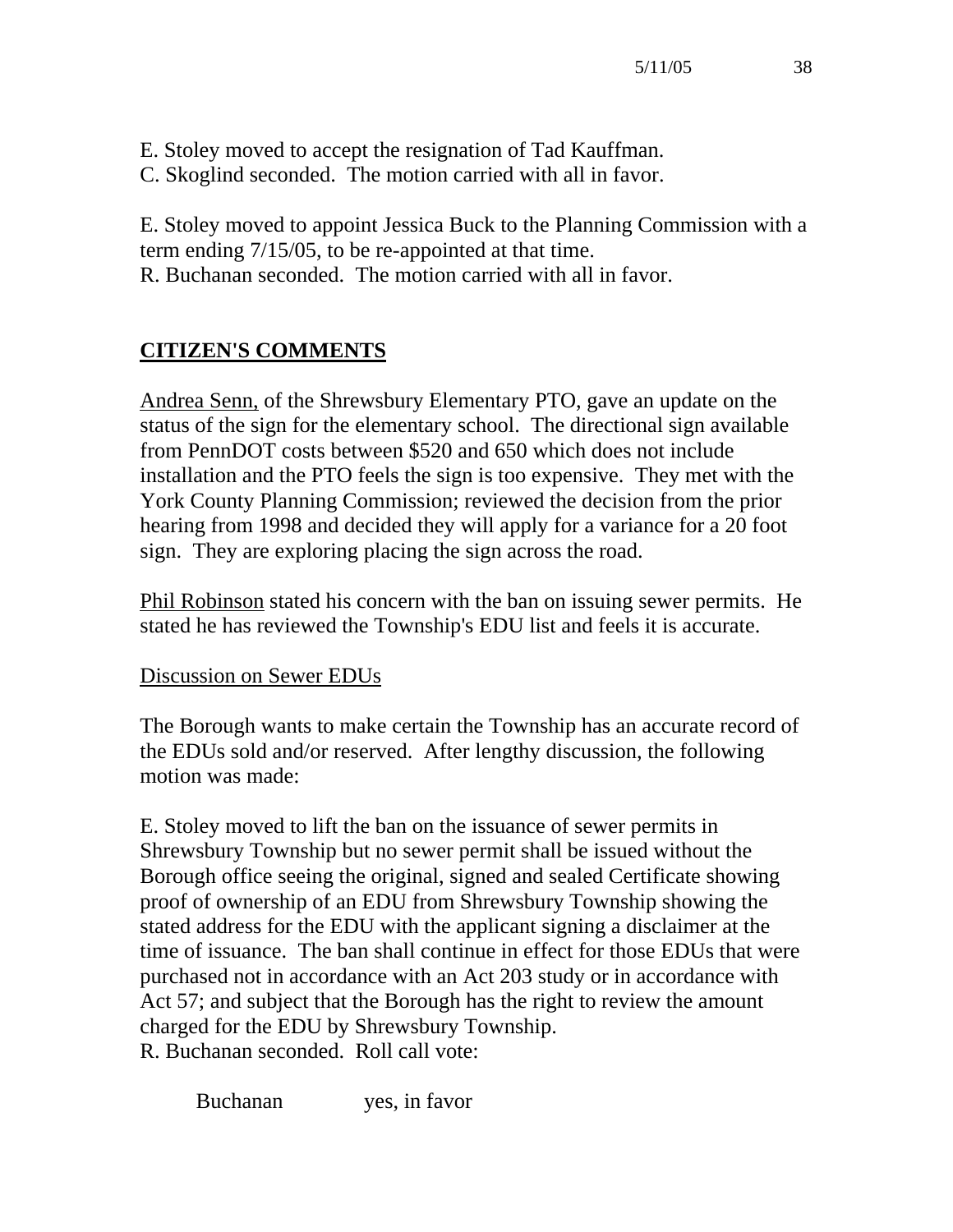| Caum     | yes, in favor |
|----------|---------------|
| Schnabel | yes, in favor |
| Skoglind | yes, in favor |
| Stoley   | yes, in favor |
| Metz     | yes, in favor |

## **APPROVAL OF MINUTES**

- E. Stoley moved to approve the minutes of the April 13 meeting.
- R. Buchanan seconded. The motion carried with all in favor.

# **APPROVAL OF EXPENDITURES AND REPORT OF ACCOUNTS**

To be approved next month.

# **BILLS**

The bill list was presented for April: General account: check numbers 6679 thru 6740 totaling \$191,934.55; Water account: check numbers 3218 thru 3251 totaling \$25,509.03; Sewer account: check numbers 2714 thru 2741 totaling \$ 39,322.08; Highway Aid account: check numbers 646 and 647 totaling \$1,508.03. Total disbursements for the month were \$258,273.69.

- E. Stoley moved to approve the bill list for April.
- C. Skoglind seconded. The motion carried with all in favor.

# **REPORTS**

**Water & Sewer** – Richard R. Buchanan

New Water Source

Cornerstone has sold the lots to Ryan and Ryan has said that two of the proposed sites will not interfere with lots.

Joint Sewer Meeting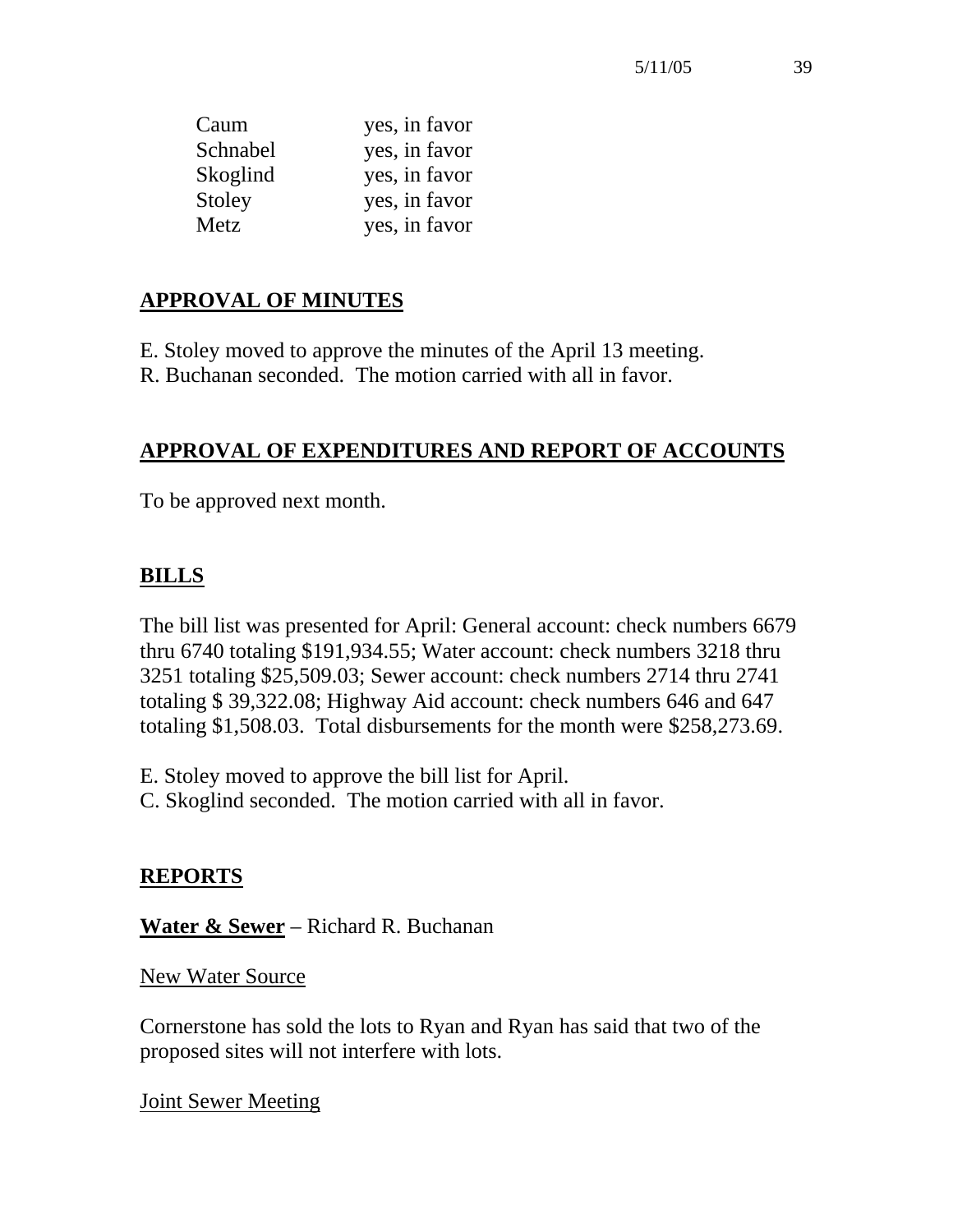Buck handed out the agenda for the joint meeting to be held tomorrow night. A stenographer will take notes. Buck has been in contact with Earl Shuckman of the Township over the past few months and has provided Earl with account information.

## Pumphouse Wells

The wells are complete but we are still waiting for the installation of the weir in the stream which will be done in June. The new pumps will be started on May 13 to draw some samples.

## Radio Controls

Wireless communication to the maintenance building from the water system and eventually the sewer system will be budgeted for 2006. The priority is to receive information on our storage tanks and the new Pumphouse wells.

R. Buchanan moved to approve the additional expense of \$7,000.00 for communication equipment to communicate with the pump house building. C. Skoglind seconded. The motion carried with all in favor.

# **SUBDIVISION AND LAND DEVELOPMENT**

### Heathcote Glen Preliminary Subdivision Plan

Phil Robinson stated he feels he has the driveway issue resolved and the tree along West Clearview Dr. will be trimmed in the near future. Minor subdivision plans will be done in the rear of the properties along West Clearview Drive.

Eng.Holley recommended conditional approval of the preliminary subdivision plan contingent on stormwater approval,  $E \& S$  plan and the NPDES permit.

E. Stoley moved to approve the preliminary subdivision plan contingent upon stormwater approval,  $E \& S$  approval and the issuance of the NPDES permit. A note should be added that no variances or special exceptions will be granted in the future due to the creation of any irregular-shaped lots.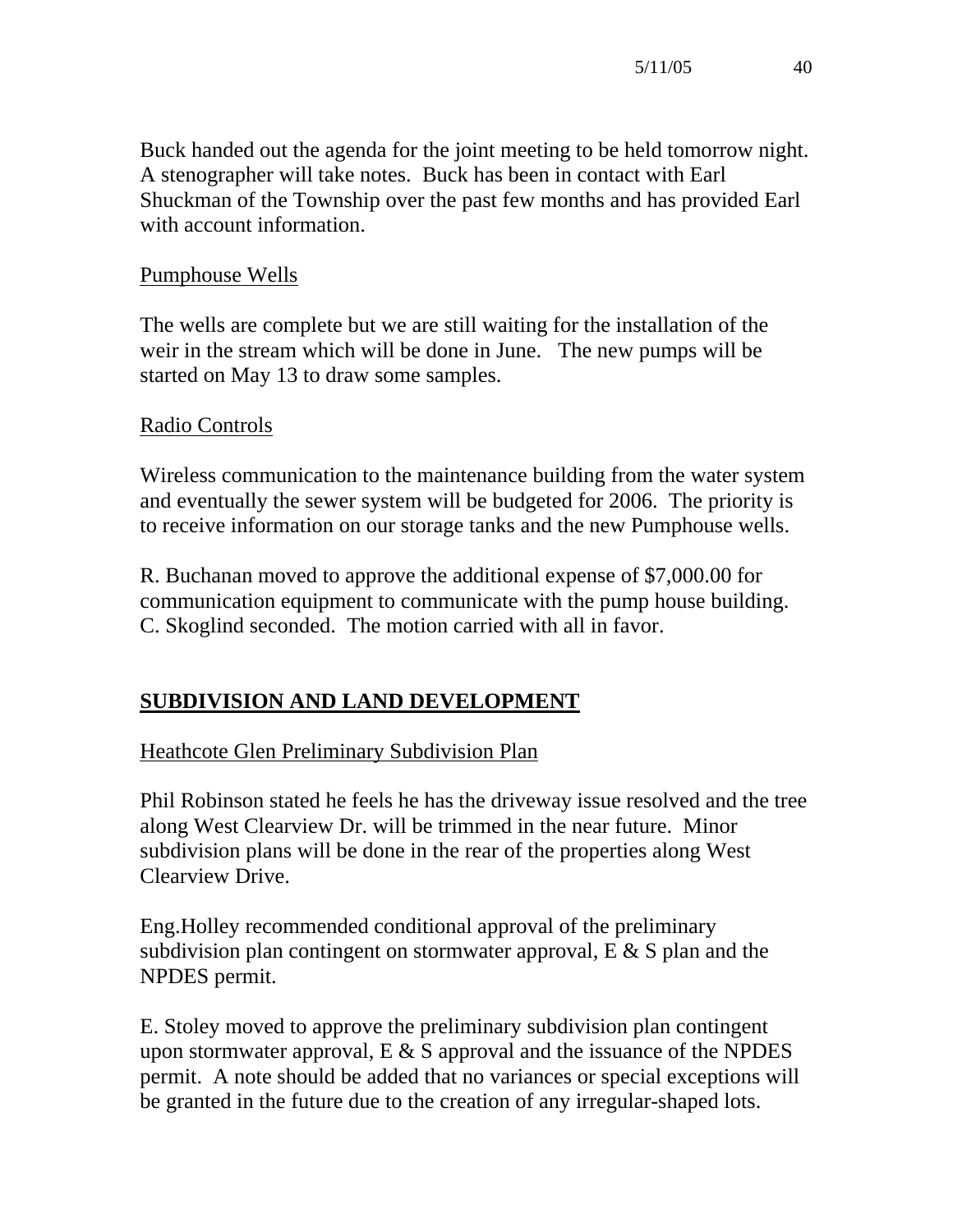### R. Buchanan seconded. The motion carried with all in favor.

## **Public Roads & Lighting** - Christopher M. Skoglind

### 2001 Stake Body Truck

The truck bed is rusting badly and has pinholes. The truck will last approximately seven to ten years longer. Three options for repair are: new aluminum body \$3,900.00; new steel body same as old \$3,200.00 or repair existing body and Rhinocoating applied after repaired \$2,000.00.

C. Skoglind moved that the existing bed be repaired with the Rhinocoating being applied at a cost not to exceed \$2,100.00. E. Stoley seconded. The motion carried with all in favor.

#### Mt. Airy Road Delineators

PennDOT would like the Borough to install the delineators as originally discussed instead of the concrete medians.

#### Highland Drive Storm Sewer

The water problem at the intersection of South Highland Drive and East Forrest Avenue due to PennDOT's paving project can be corrected with blacktop. The street will be paved in 2006 and the problem can be corrected then instead of the storm sewer project that was budgeted for this year in the amount of \$17,000.00. The water will be redirected to the drain on East Forrest Avenue near Saubel's.

C. Skoglind moved that Stewart and Tate be retained to mill out and repave the area at the intersection of East Forrest Avenue and South Highland Avenue when they do the Essex Circle Drive work. E. Stoley seconded. The motion carried with all in favor.

#### 25 MPH Signs

The painted-on signs will be applied to Northbrook Lane and West Forrest Avenue.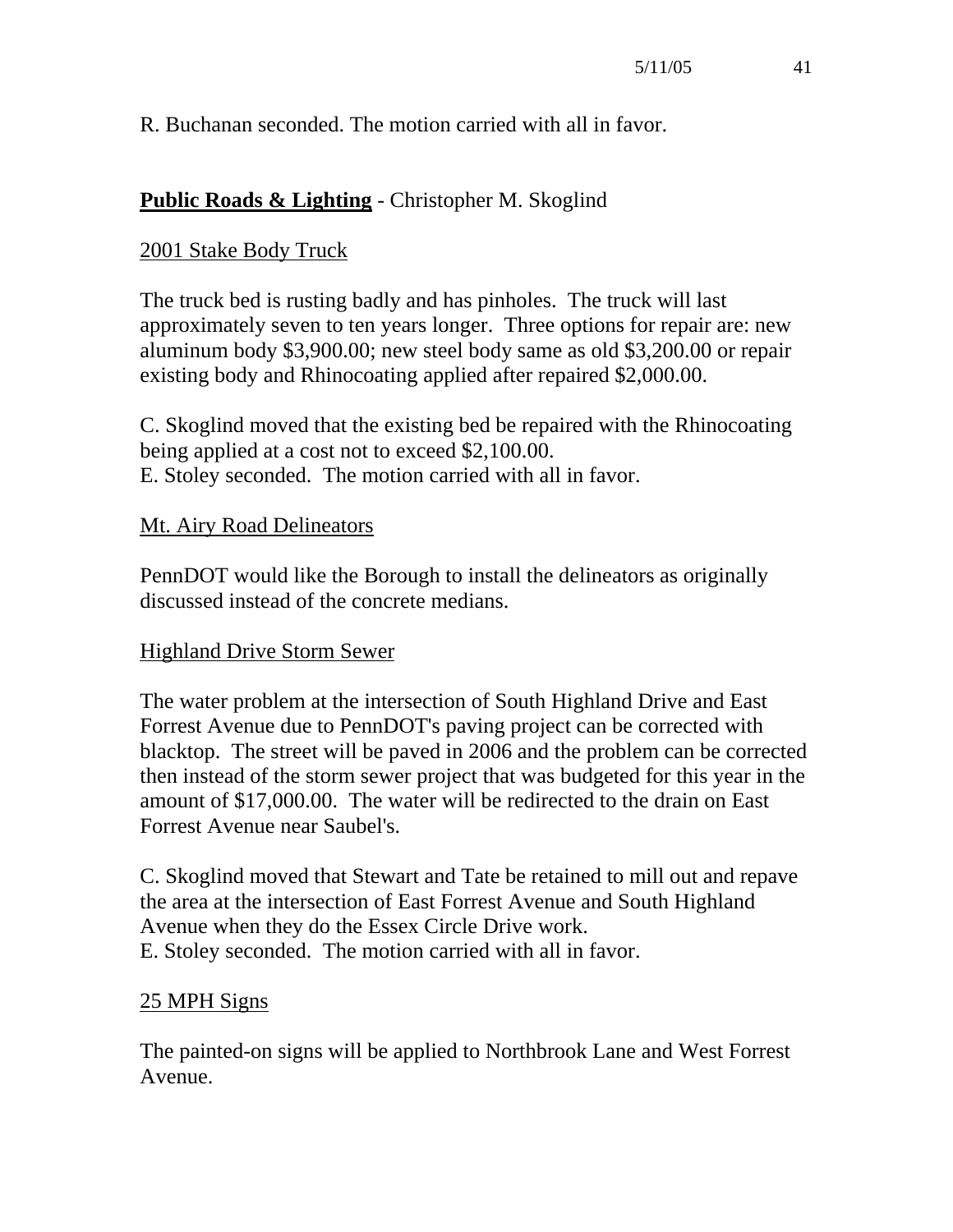## **Public Lands, Buildings and Finance** – Michael W. Ridgely

### Playground Landscaping

B. Sweitzer would like to do some landscaping around the sign at Sweeny Park at a price of about \$400.00. Money would be used from the Recreation fees account.

C. Skoglind moved to expend funds from the Recreation fund for long lasting landscaping at a cost of up to \$600.00. E. Stoley seconded. The motion carried with all in favor.

#### Public Works Storage Garage

The project will begin within the next month. Several items will be stored outside the building at the salt bin until the project is complete.

#### Presidential Heights Concern

Neighbors of our storage yard have written about the appearance of the yard and we have responded.

## **ENGINEER'S REPORT**

### Gatewood Drive Storm Water Improvements

Eng. Holley reported his office has applied for the required three permits.

### Covington Ridge Letter of Credit

No reduction in the letter of credit will be approved until the grading and other work is corrected. A meeting is set for this Friday.

## **SOLICITOR'S REPORT**

### I-83 Rest Stop EDU Issue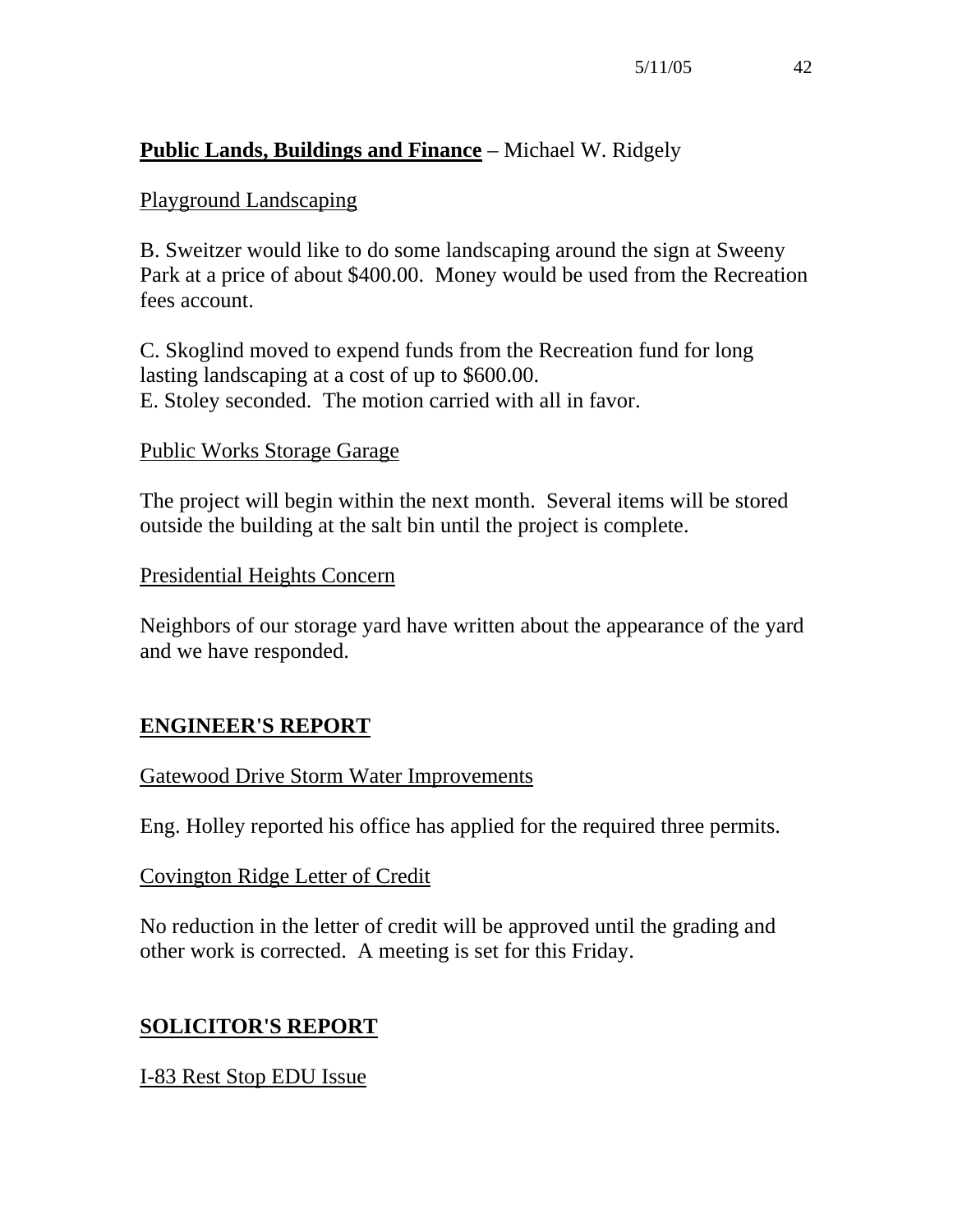A demand letter was sent to PennDOT regarding its usage at the rest stop.

### Grim's Glass & Plastics, Inc.

A meeting was held today with Mike Lee, Eng. Holley, Atty. Knupp, Frank Musso and Sol. Rehmeyer to discuss outstanding issues including outdoor storage, debris, weeds and other appearance matters. A deadline of May 31 was set and Codes Enforcement will do an on-site inspection at 10:00 a.m. on that day. Also, a letter will be forthcoming stating the preliminary subdivision plan will be reduced to a sketch plan.

E. Stoley moved to recognize that Douglas Miller/A Grim's Glass & Plastics, Inc. indicate the preliminary subdivision plan filed in March will be reduced to a sketch plan and that no action will need to be taken by Council on the preliminary subdivision plan.

C. Skoglind seconded. The motion carried with all in favor.

### Alarm Ordinance

Comments were received from Chief Childs which will be incorporated into the ordinance.

### Snow Ordinance

This ordinance will be advertised for adoption at next month's meeting.

### Shopping Center Ordinance

This ordinance will be advertised for adoption at next month's meeting.

### Test Wells

Sol. Rehmeyer sent a letter to the counsel for Cornerstone requesting an update on the status of the new wellsite.

### Covington Ridge Grading Issues

An on-site meeting will be held this Friday at the site with S & A Homes, Eng. Holley and Codes Enforcement. The request for a reduction in the letter of credit will not be considered until the grading work is done.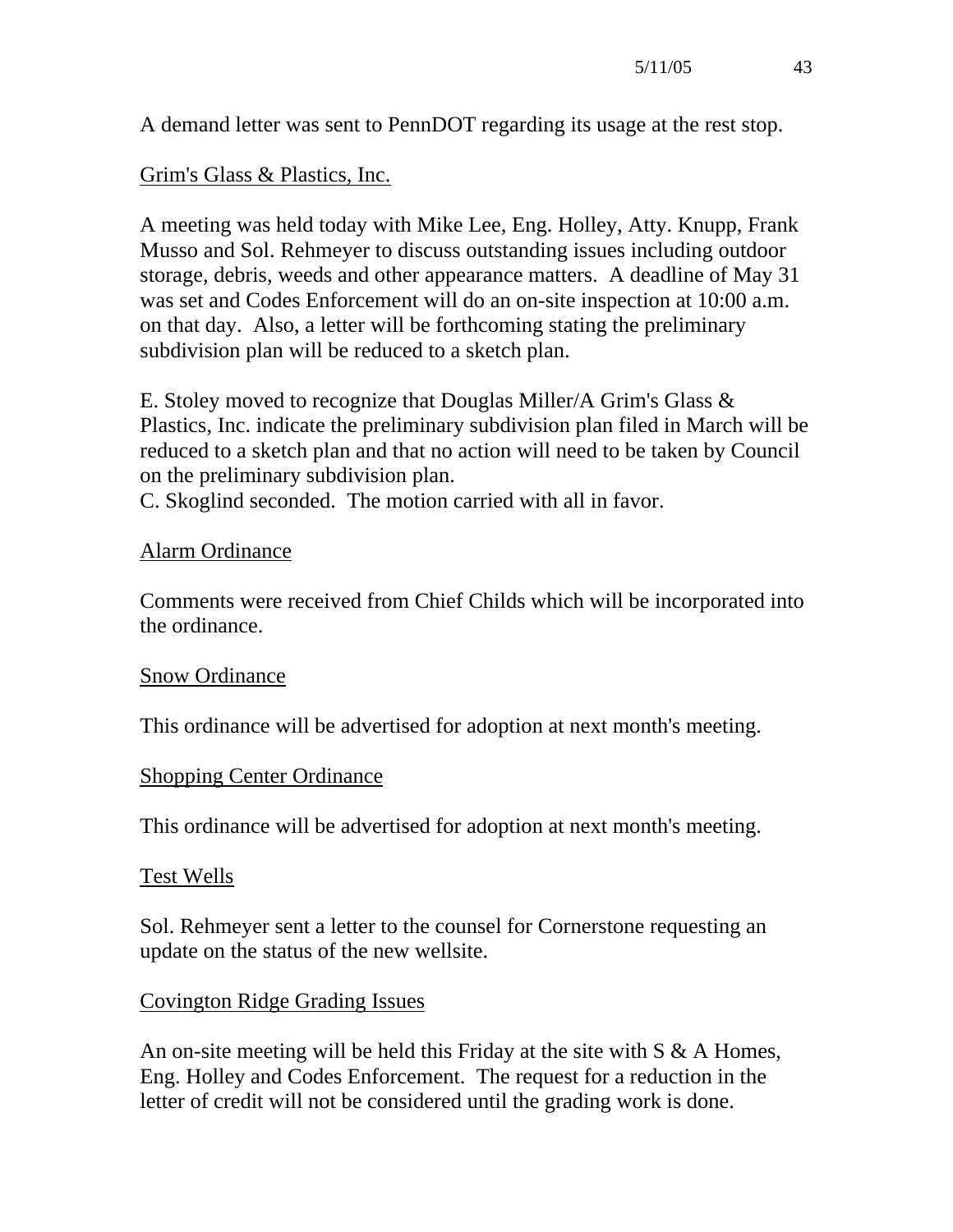## Shrewsbury Square Shopping Center

Sol. Rehmeyer sent a letter to Tom Simmons of Kimco that Kimco is responsible for the SWIP testing for the wells, the EDUs the shopping center is using and how they are calculated and maintenance of the buffer zone.

## **Public Safety, Welfare and Personnel** – Eric W. Stoley

### Meter Classes

William Murphy will attend a two-day work shop at State College on water meter repair and installation. Bill performs the majority of the meter work.

## **Secretary's Report** – Cindy L. Bosley

## **York Area Tax Bureau**

## **Planning Commission/Regional Planning Commission** – Eric W. Stoley

The Committee will look at multi-uses in the Village district to help promote smaller businesses. The Secretary was asked to copy some zoning hearing decisions for the Committee and Sol. Rehmeyer.

## **Subdivision and Land Development** – Eric W. Stoley

### **Temporary Signs**

The number of temporary signs has escalated. C. Skoglind volunteered to photograph the signs and prepare and inventory. A lot of the temporary signs have become permanent. The Committee will also look at signs.

### **Southern Regional Police** – Richard R. Buchanan

Our hours for April were reduced. We are being reimbursed by the Giant incident driver's insurance company. The cost for the software to track false alarms was \$700.00 instead of \$1,000.00. Effective April 1, lunch break time is being tracked under administrative time.